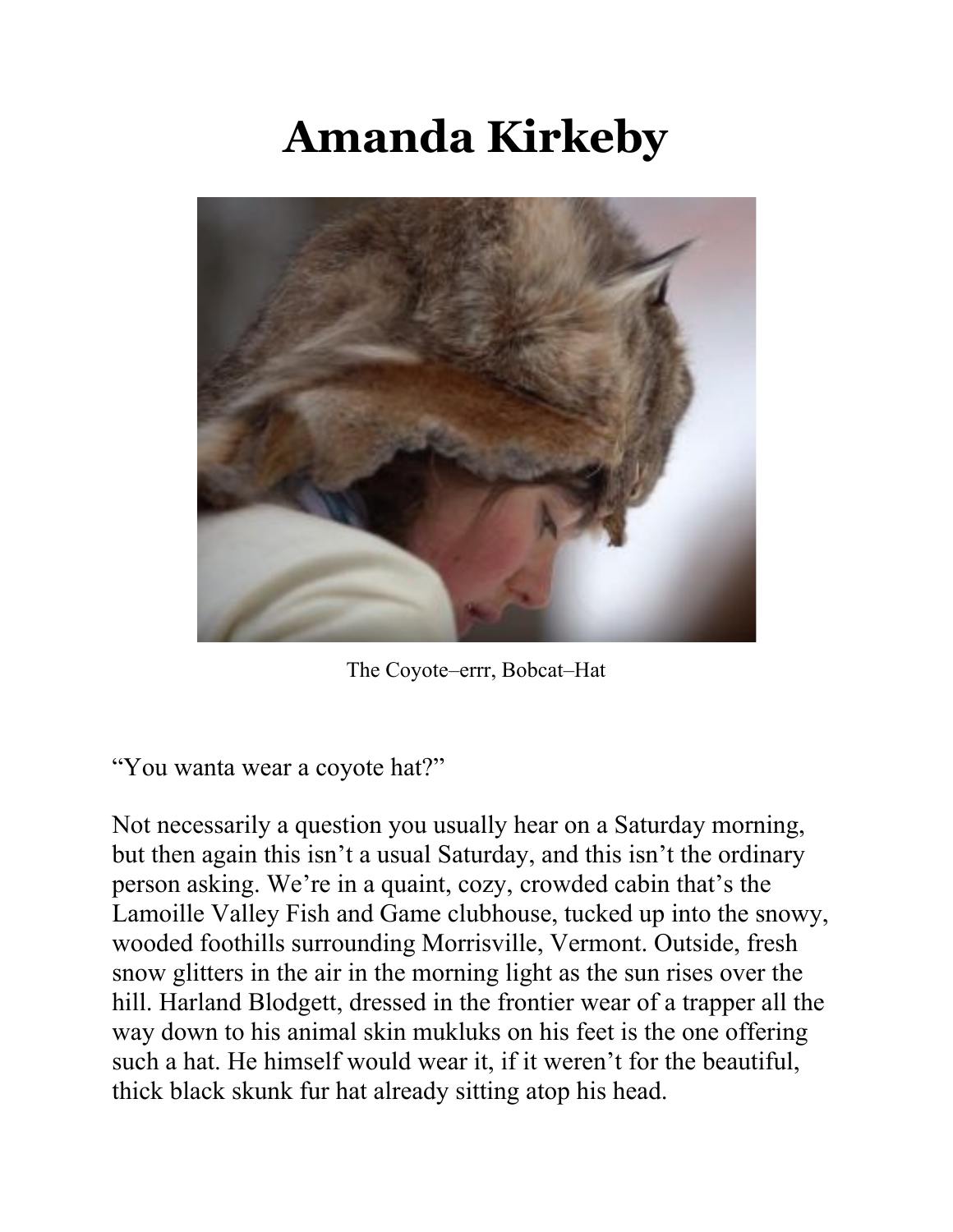

Harland Blodgett, with the skunk hat atop his head

"Sure!"

What else would anyone say to a question like that? Especially on today, the day of the Lamoille Valley primitive biathlon. "What is the Primitive Biathlon?" you ask? Ah, the primitive biathlon. An epic race of sorts that consists of snowshoeing around a course through the woods on wooden snowshoes and stoppin' at four stations to shoot muzzleloading rifles at metal targets. This is my first ever primitive biathlon, and after going around the 1.5 mile course for an untimed run, or "woods walk," and a chaotic second run, in which I lost my scorecard—each runner carries a paper with their racer number on it around the course to keep track of how many targets he or she hits only 100 ft from the start, didn't realize until I got to the first shooting station (about a  $\frac{1}{4}$  mile from the start), and had to backtrack all the way looking for it. Then, when I finally got to shooting, I hit only 1 out of 9 targets. After a run like that, I was fired up for another time around the course—you can go around the course for a maximum of four times, this would be number 3. Most people only do one, but a few do two. Hardly any do 3 or more, except for Danielle, whom you will get a description of later.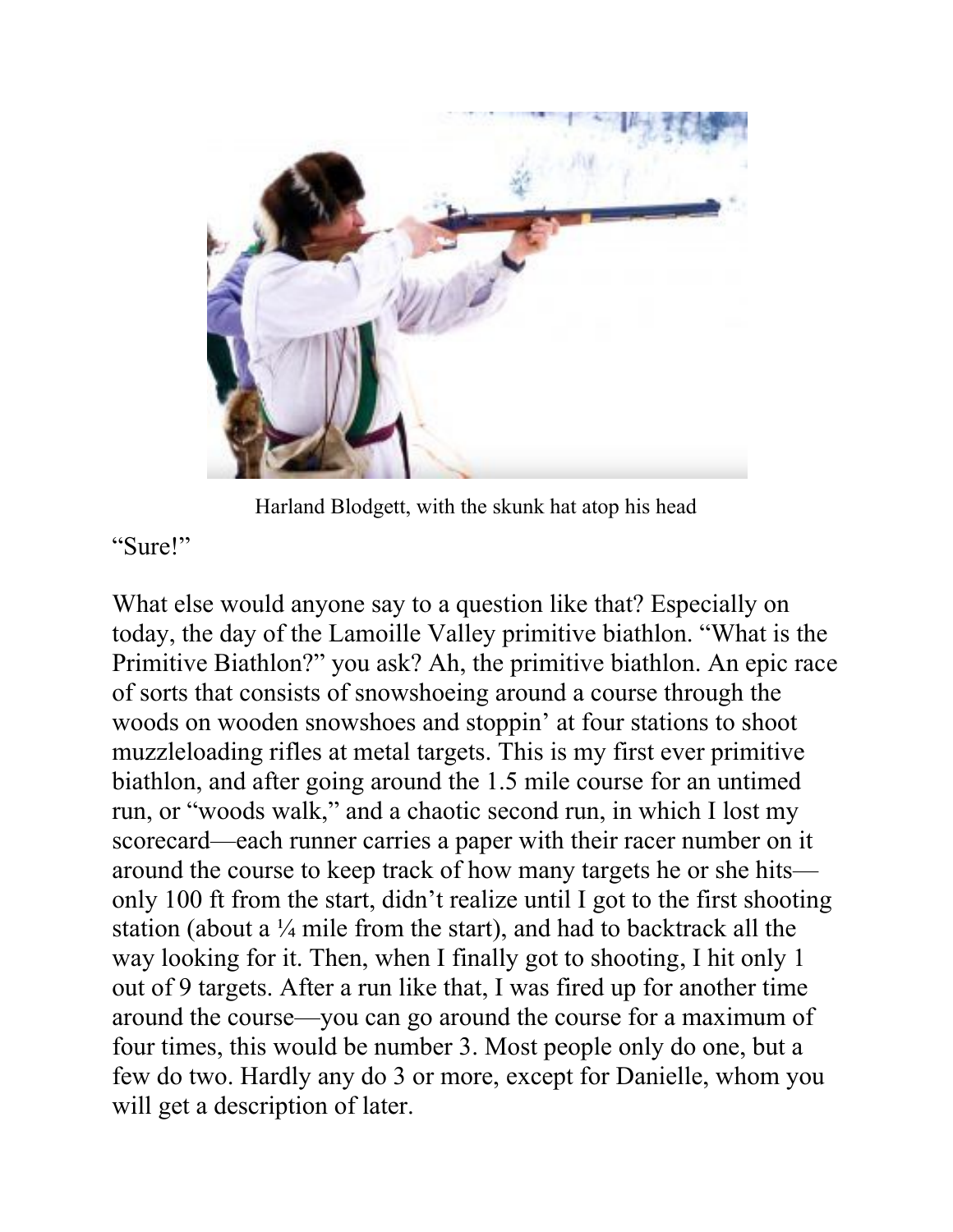Anyway, I head out to the red truck, as Harland directed and there it is, crouching in the backseat, ready to pounce into action: the coyote hat. Well, actually it's a bobcat hat, from the look of its tufted ears and bobtail. Coyote or bobcat, the second I put it on my head, I'm transported back in time and I'm ol' Bright Eyes, out on the Wild Frontier. With a flintlock in one hand, my powder bag slung across my back, and wooden snowshoes strapped to my feet, I bound off the starting line and off into the woods.

While ol' Bright Eyes is out on the course, I reckon I got some explaining to do. My dear reader, how many questions must be piling up in that there head of yours! Well, we better start at the beginning:



Mike Karch at the first Biathlon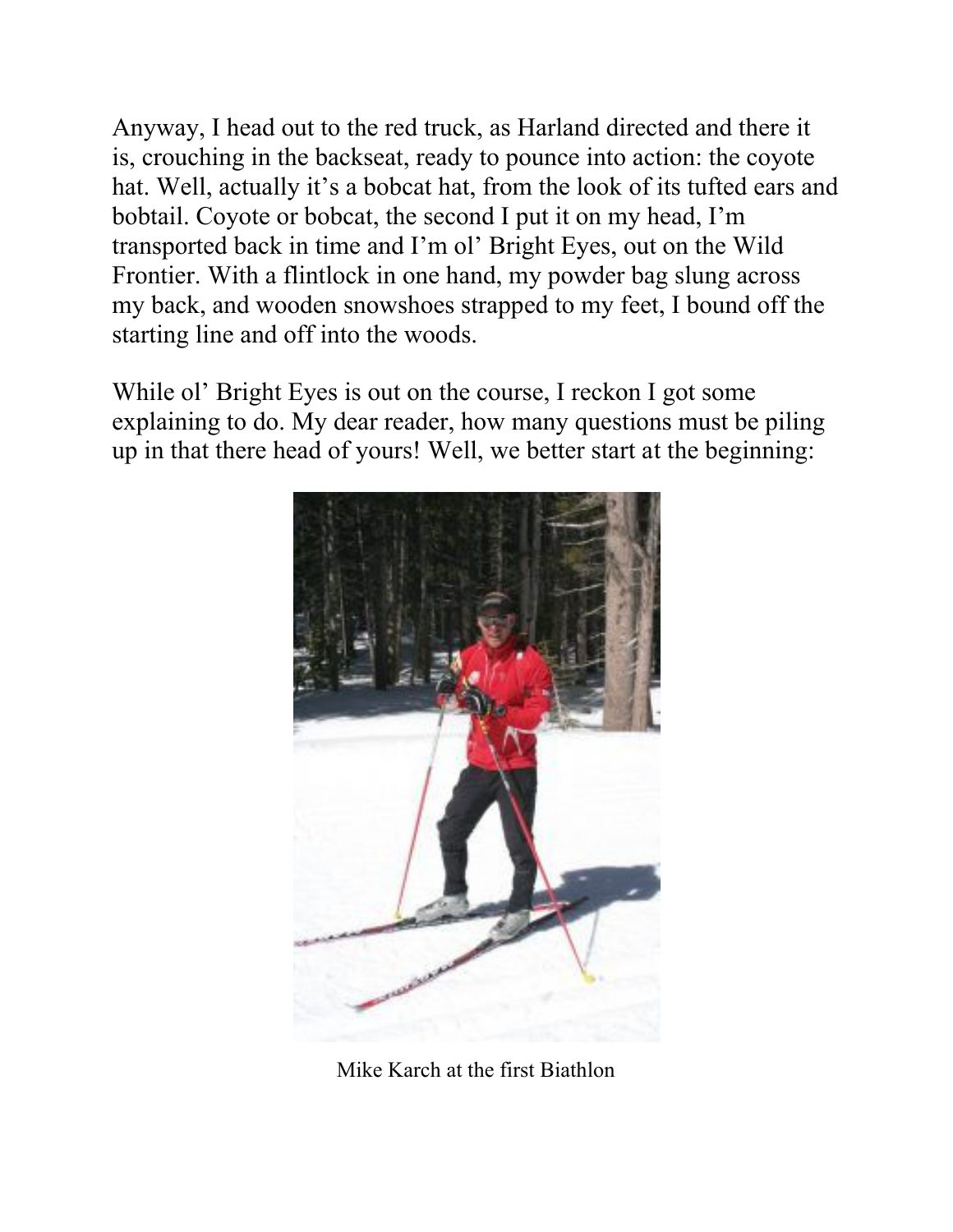Way back in the days of Ol' Bright Eyes' youth, there was a man in her town named Mike Karch. Now, Mike Karch was no ordinary man, no. With the grip of grizzly bear, eyes of an eagle, and true grit tougher than the skin of a crocodile, he had a sureness that sets the howling winds at ease. But underneath all that stony faced grit, a heart of gold, pure gold and compassion for all living. They say he once ran all the way up a mountain in Nepal, immediately following an earthquake in one of the most dangerous areas, to rescue an injured local, carrying him back down the mountain on his back. It's also said that he has received not one, but two letters of commendation from the President of the United States. An orthopedic surgeon by trade, he was recruited by the US National Nordic Combined team as a traveling doctor. With the team he went far and wide, but there is one place that stuck in his heart like a long lost lover: Norway.

It was there that he discovered greatness: a sport that could bring people of all backgrounds, all beliefs together into a community that radiated warmth and acceptance: the Biathlon. Sport of all sports, the ultimate combination of finesse and fitness, the Biathlon is a competition of Nordic skiing and marksmanship. Graceful, smooth strides on skate skis punctuated by the sharp, quick shots of deadly accuracy with a .22 caliber rifle at targets 50m down-range. They say the sport originated as a way to train the Norwegian army, creating soldiers that could outski, outshoot any army, any time, snow or shine. From this combination rose the sport that now enraptured Mike Karch. The people of the biathlon had a connection unlike anything he had seen before, and he wanted to bring that connection back to the states. No sooner had he returned to his home in the tiny little town of Mammoth Lakes, California had he gotten a band of friends and volunteers together to build a shooting range for biathlon. Word spread far and wide, and the day of the first Biathlon, smiling faces poured onto the course. From kids dressed in coonskin caps to skiers who had never before skied to Olympic biathletes, not a single face was not smiling at the end of the race.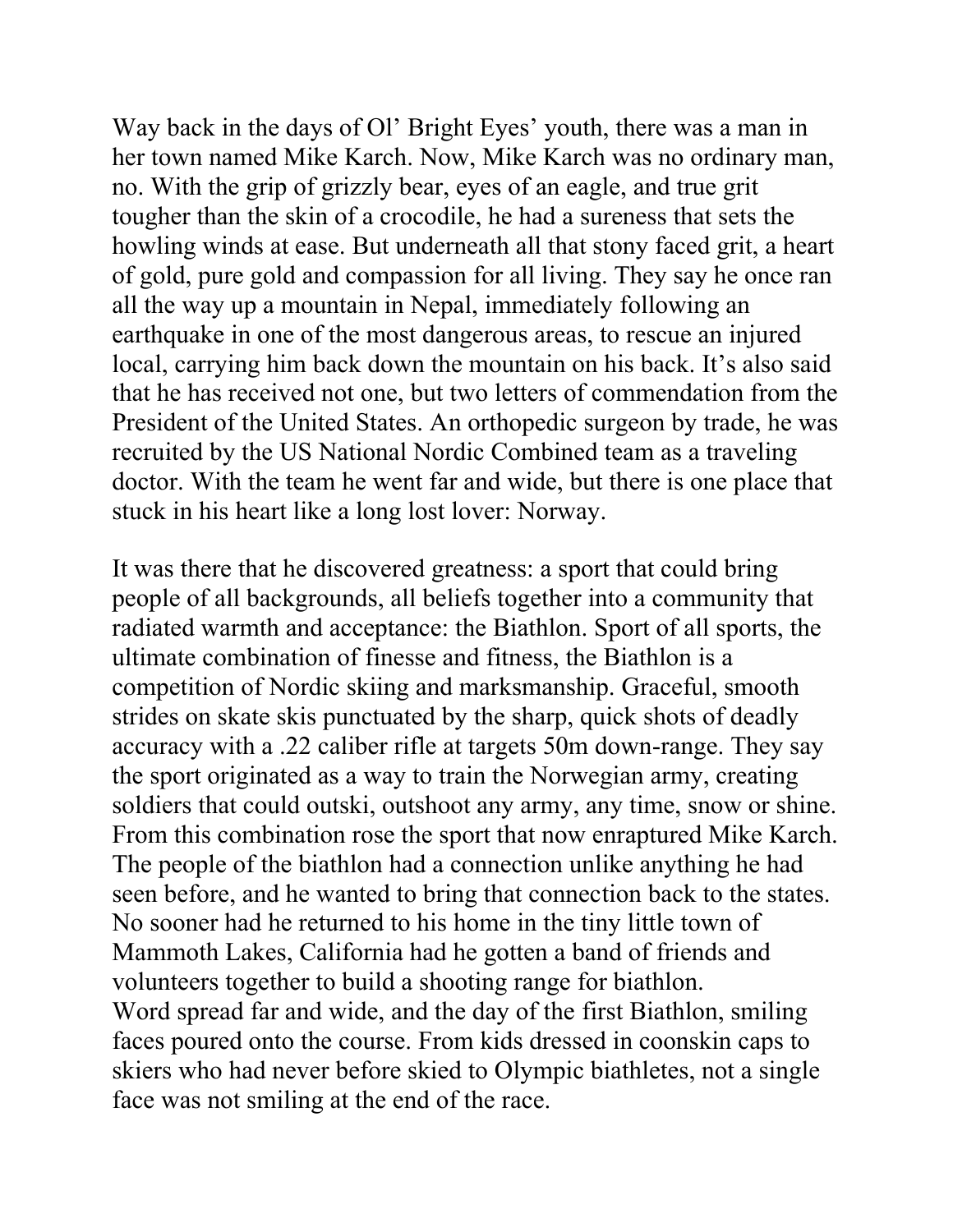

US Biathlon Elite team on the start line at the Mammoth Biathlon



One coonskin cap among all the lycra at the first Mammoth Biathlon.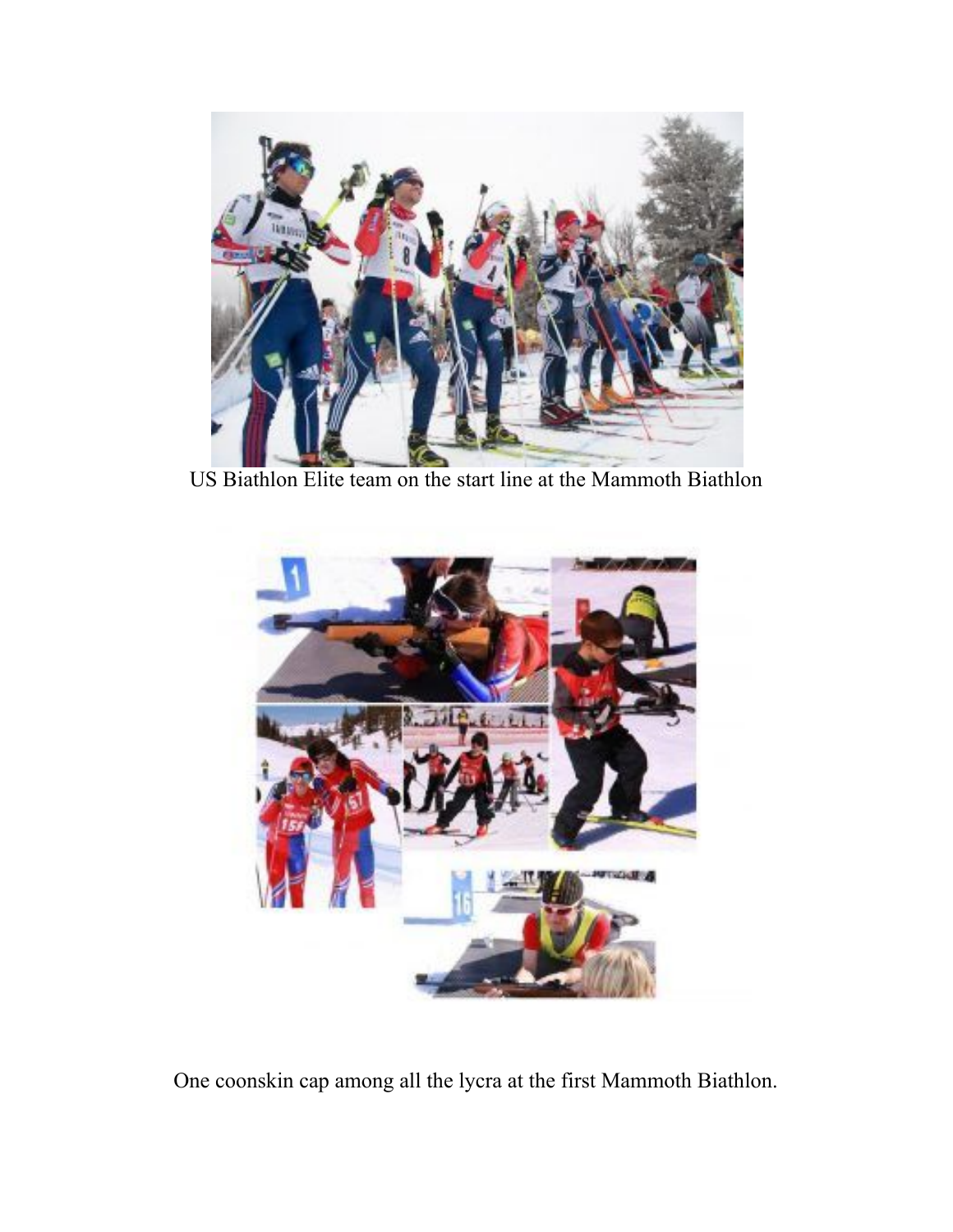

Bright Eyes, eyebrows furrowed as her finger squeezes the trigger

The only solemn expression was the furrowed eyebrows that mustered up all the concentration they could muster to send each bullet flying straight and true, and watch it as it passed right through the center of the target.

But after the race, my friends, after the race. There was a gathering of all gatherings: in a quaint cabin tucked up into the woods, full of tapping feet and happy bellies full of hearty beouf bourguignon and blueberry soup. Awards for the sharpshooters of the day and the fast skiers were a mere glitter amongst the warm glow that filled that cabin that day.

Our very own Bright Eyes was there, a glitter of gold about her neck, her very name gifted to her by her grandfather for her sharp shooting. Over the years, her days of shooting faded into a memory in her quest to find glory in the world of skiing. Following the footsteps of many great skiers before her, she made her way East, to the Land of Ice and New Englanders, where the skiers were swift and the competition was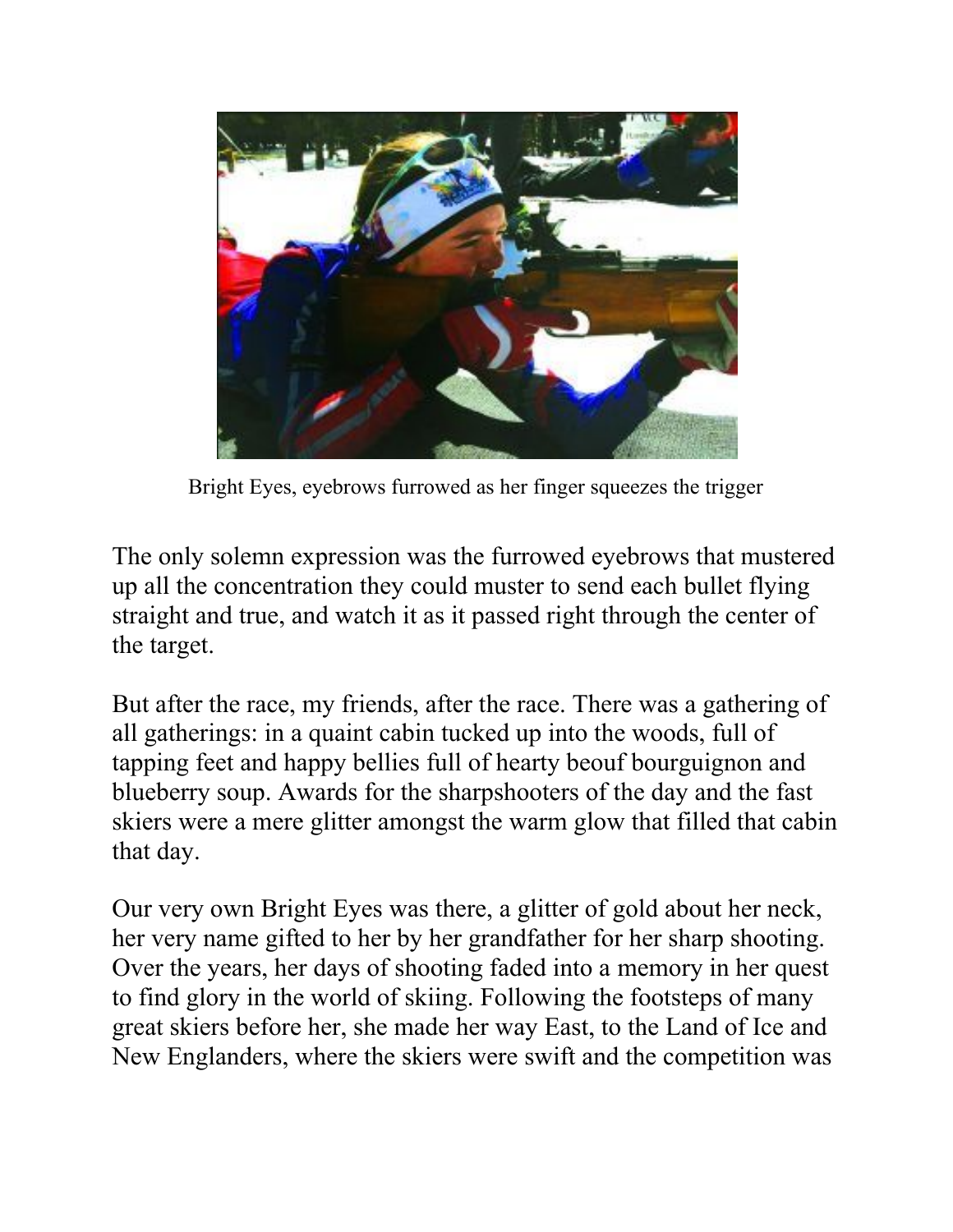tough. After two years of toil and defeat, her bright eyes grew dim and weak.

But our story does not end here, my friend. Oh no, for from the darkness emerged a glow, one not too different than that which filled the cabin years ago. She heard from a friend of a long lost sport, one that rang with promise of rediscovery for Bright Eyes. The primitive biathlon, what seemed to her to be the history of biathlon, surrounded by legends much like Davy Crockett and Daniel Boone that inspired her childhood. It was through this friend she met Danielle Rougeau, spry and lean, with intense gray eyes glinting from beneath her coonskin cap and a beautiful hand-carved flintlock resting across her arm. Danielle, whose laugh rings out through the air like the sparks from the flintlock rifle, lighting everything around her with a fire and dynamism that could move mountains.



Harley Grice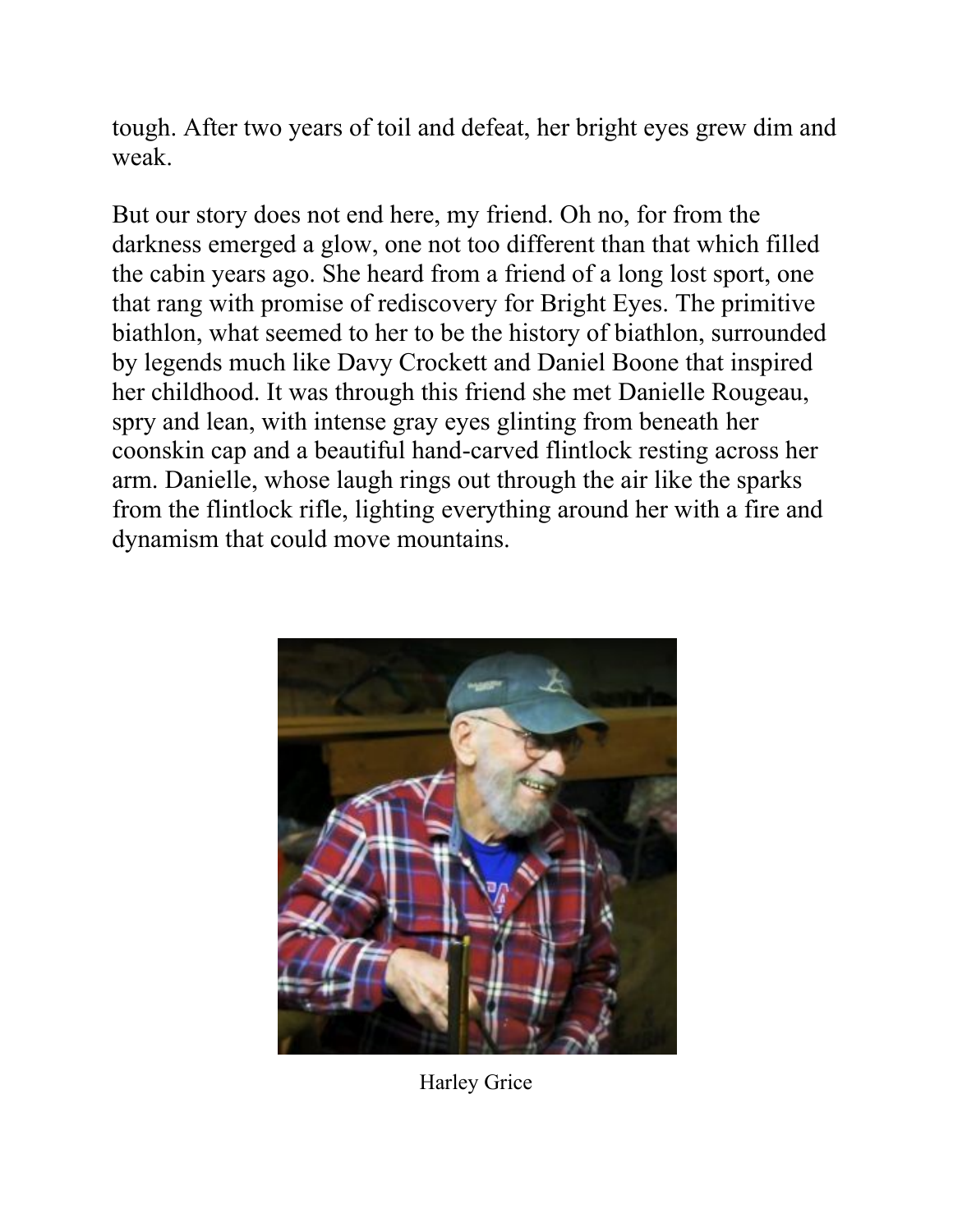

Danielle Rougeau, with her coonskin cap

## *Pkchakaooooo!*

Taking Bright Eyes under her powerful watch, Danielle brought her to Harley's Place, the home of Elder Harley Grice, who not but four years ago, won the whole biathlon. It was there that Bright Eyes joined Harley's Angels, a group of girls recruited to continue the legacy of primitive biathlon. Feeling the smooth cold wood of the stock pressed against her cheek again, memory came flooding back to her fingers. Memories not just from her early days of biathlon. Memories from even before that, before she was born, to a past life in which she lived on the frontier learning from the ways of Davy Crockett. Even the wooden snowshoes, at first clunky and unfamiliar from her preferred slender skis, transported her back in time, to time of simplistic beauty.

Today, on the day of her first race, another memory stirred within her.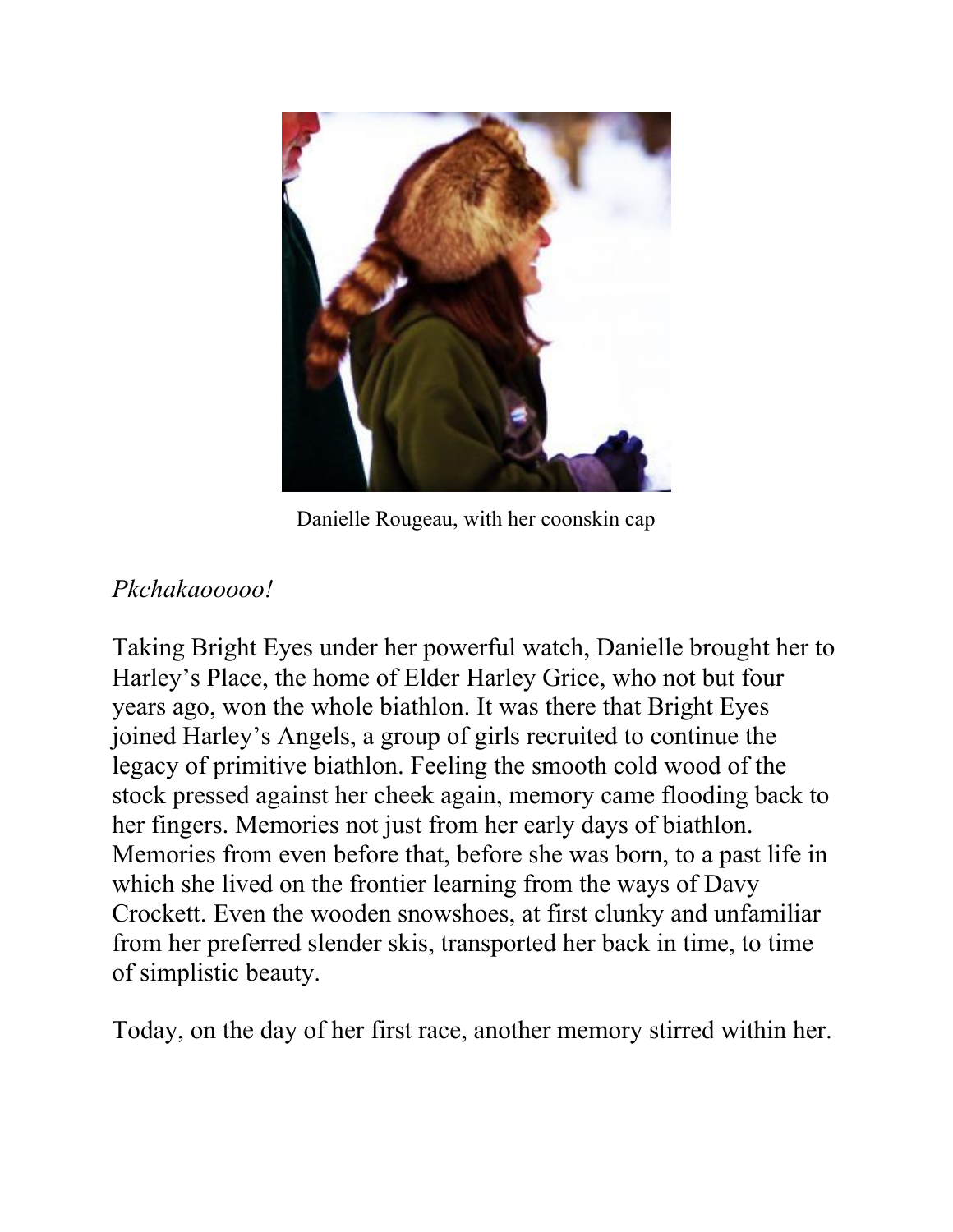As ol' Bright Eyes ran around the course this third time, the warm glow that had been in that quaint old cabin years ago at her first biathlon, it was here too. It was then that she realized, it's not about the shooting flintlocks; it's not about learning to run on snowshoes; it isn't about finding the history of biathlon; it wasn't even about being in the presence of legends. It was about the community that surrounded such a sport as the biathlon. Shooting flintlocks or modern rifles, snowshoeing or skiing, the essence of biathlon remains the same: it has a way of bringing things together. Unlikely things like marksmanship and endurance, old and young, complex and simple. It was this magic that drew legends like Mike Karch, Danielle Rougeau, and Harley Grice to it like honeybees to sweet nectar. They felt its power to create a community, the power that Bright Eyes did not realize till now. With this realization, a smile crept over her face. There she was, a stranger from the West, running through eastern woods on wooden snowshoes, a flintlock rifle in her hand, and a bobcat hat perched on her head. A hat that reminded her of the kindness of people, beauty of simplicity, and the power of community. Smile beaming, eyes bright, she runs into the last station of the race.